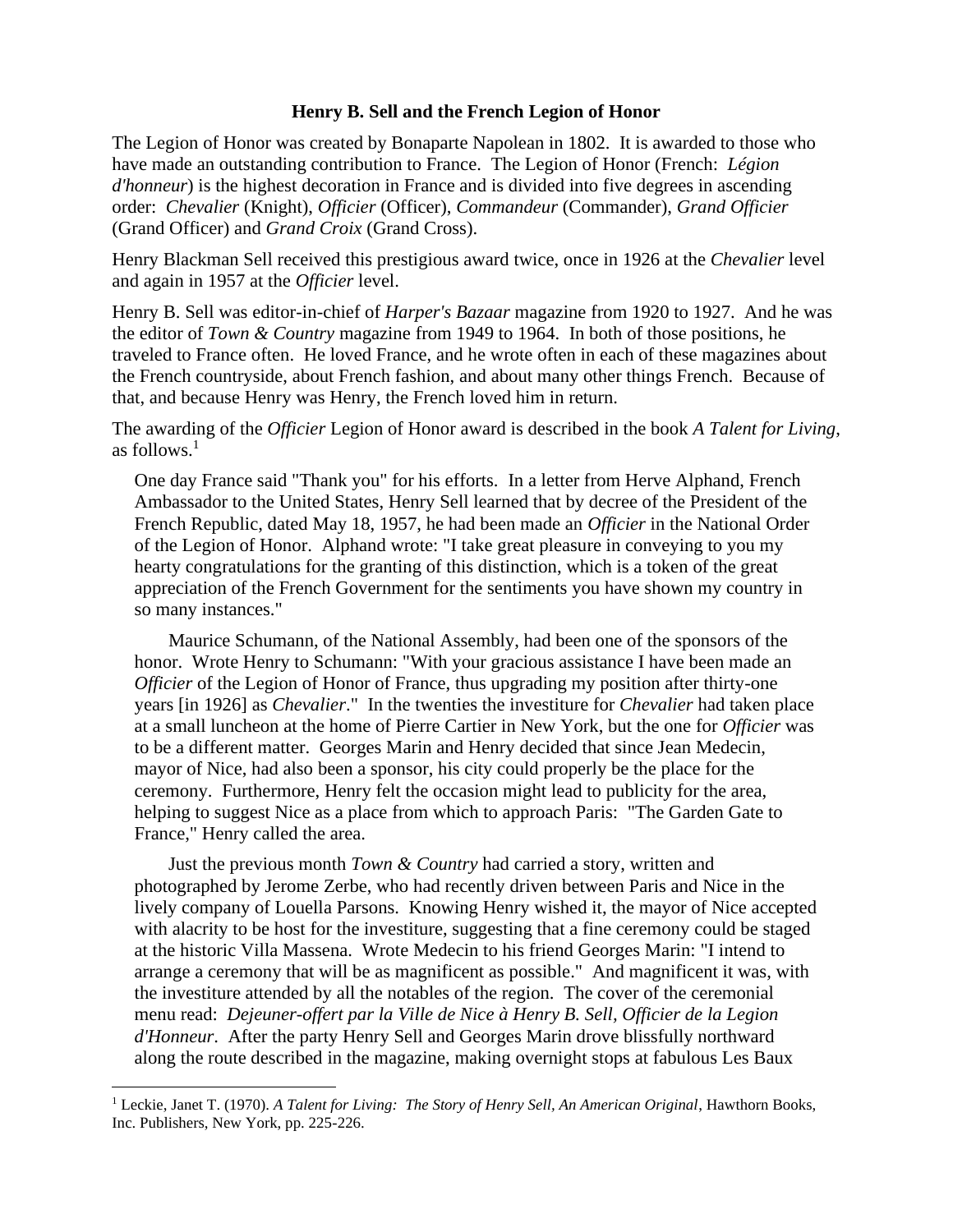and bustling Lyons. The day after they arrived in Paris, Henry's old friend Christian Dior gave a small luncheon at the Plaza Athénée. On the cover of the menu was engraved, in color, a picture of the medal that had recently been conferred. After returning to New York, Henry wrote to Georges Marin: "All that has led up to this event, and its consummation, has given me a strong lift. To feel that one is wanted by those one loves is so important to the good life."

The French Legion of Honor award is also mentioned in a newspaper article (included below) by syndicated columnist Earl Wilson on August 06, 1957. (Note, however, that the article cites the *Chevalier* award (see arrow) and not the more recently awarded *Officier* honor.)

In the 150 years between 1802 and 1950, thousands of Americans received the Legion of Honor award. Unfortunately, there is no comprehensive list of recipients in existence. Thus, the records in *A Talent for Living* and in the newspaper article are the only indication that Henry B. Sell received these awards.



French [Legion of Honor:](https://en.wikipedia.org/wiki/Legion_of_Honour) *Chevalier*



French [Legion of Honor:](https://en.wikipedia.org/wiki/Legion_of_Honour) *Officier*